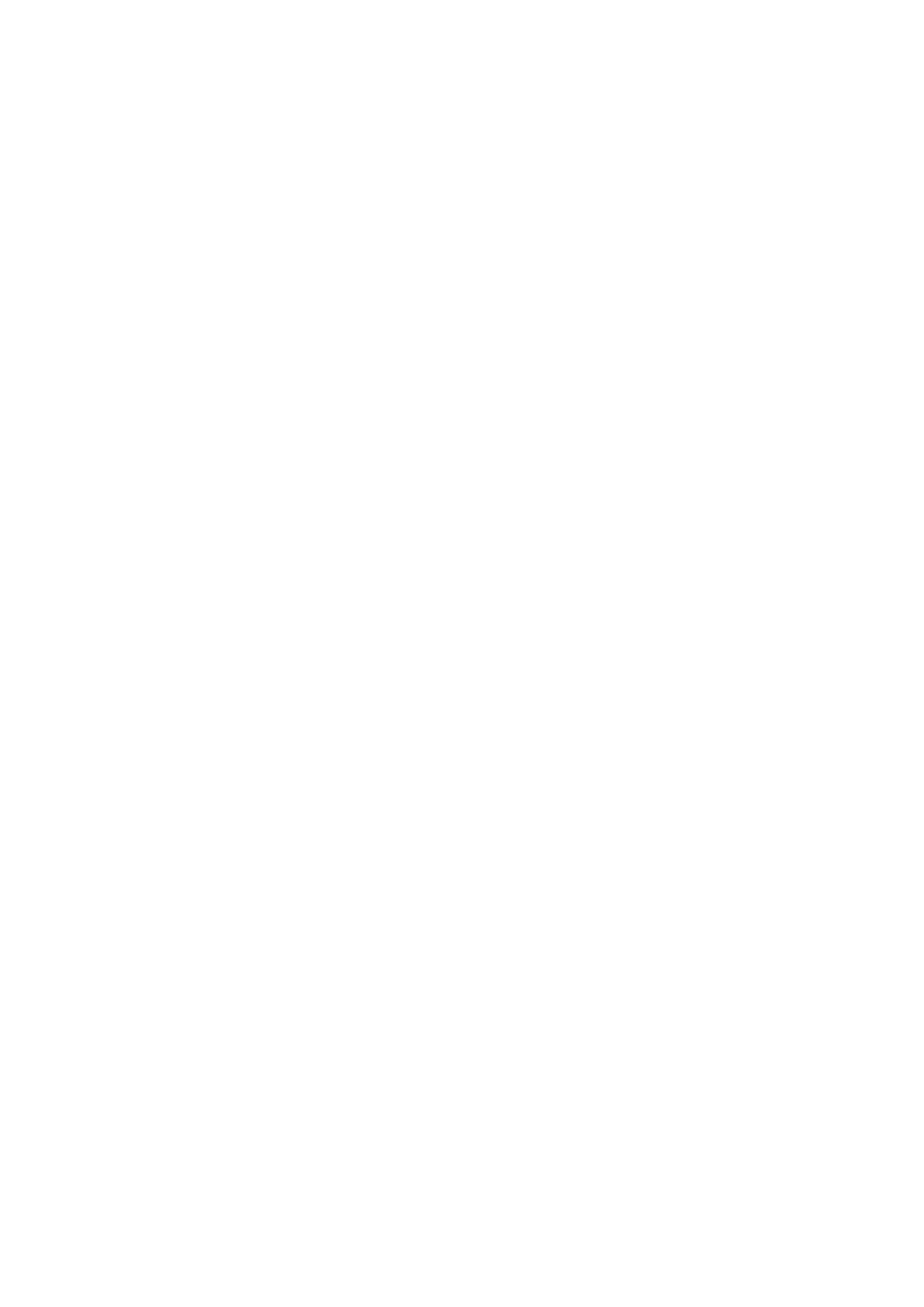Western Australia

# **Electricity Industry (Stand-Alone Power Systems) Regulations 2021**

### **Contents**

| 1.<br>2. | Citation<br>Commencement                             |  |
|----------|------------------------------------------------------|--|
| 3.       | Number of customers for stand-alone power<br>systems |  |
|          | <b>Notes</b>                                         |  |
|          | Compilation table                                    |  |

As at 06 Nov 2021 Version 00-a0-00 Page i Published on www.legislation.wa.gov.au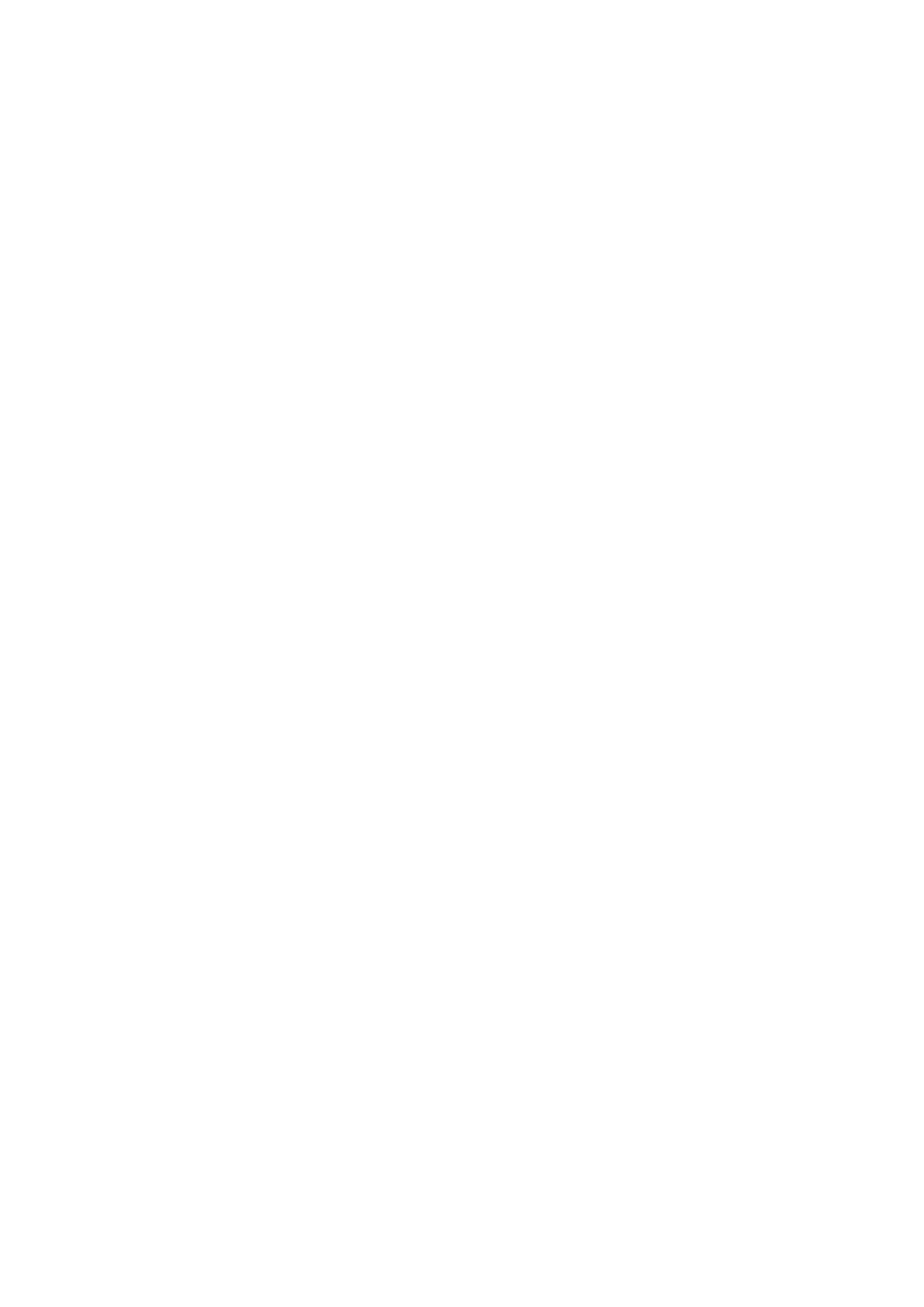Electricity Industry Act 2004

## **Electricity Industry (Stand-Alone Power Systems) Regulations 2021**

#### **1. Citation**

These regulations are the *Electricity Industry (Stand-Alone Power Systems) Regulations 2021*.

#### **2. Commencement**

These regulations come into operation as follows —

- (a) regulations 1 and  $2$  on the day on which these regulations are published in the *Gazette*;
- (b) the rest of the regulations on the day after that day.

#### **3. Number of customers for stand-alone power systems**

For the purposes of paragraph (a) of the definition of *stand-alone power system* in section 3(1) of the Act, the number of customers is 5.

As at 06 Nov 2021 Version 00-a0-00 Published on www.legislation.wa.gov.au